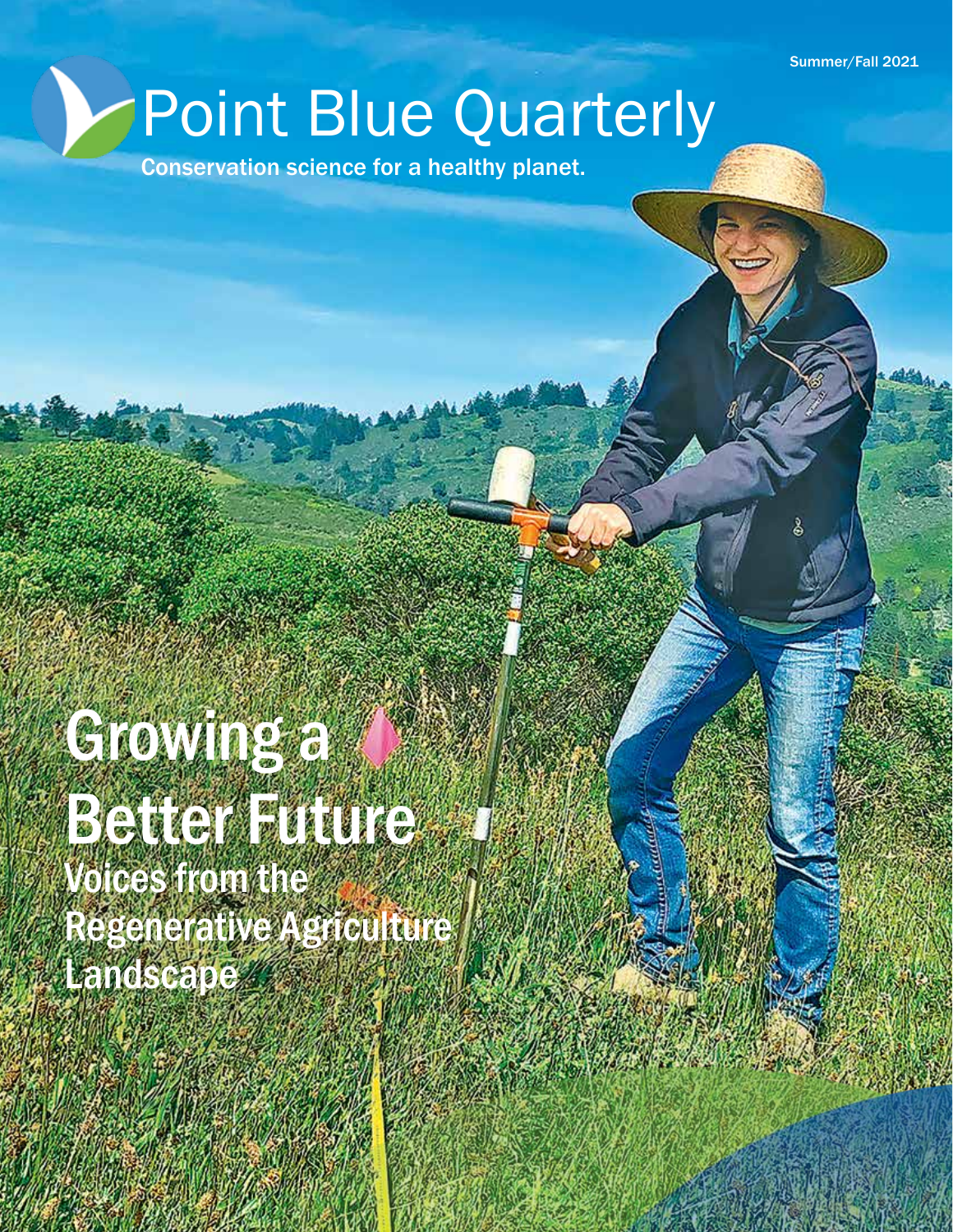### FROM THE CEO Growing a Better Future

When the idea first came up to devote an issue of the *Point Blue Quarterly* to some of the diverse and dedicated people we collaborate with on working landscapes, I was excited for us to jump in with both feet.

Agricultural lands are on the frontlines of climate change. The impacts of drought, flood, fire, and other climate-driven events are often felt first by farmers and ranchers. And while our agricultural system accounts for a significant amount of greenhouse gas emissions, sustainably managed working lands hold enormous potential to help address our global climate crisis.

In this issue we elevate the voices of some of the thought leaders and practitioners who are working to better understand and manage the agricultural systems that provide multiple benefits for humans and wildlife. From small-scale producers to government leaders to our partner biologists working in



collaboration with the NRCS, members of this visionary group are healing the soil, restoring watersheds, building community, securing human well-being, preserving biodiversity, and making our planet more resilient to climate change. And they all share at least one thing in common: they care deeply about the ability of farmers and ranchers to make a living on sustainably managed lands.

As with much of Point Blue's work, our impact extends beyond the immediate projects and partnerships we have in California. For example, we are proud to be a part of the United Nation's Decade on Ecosystem Restoration (see back cover). And this November, we will again join delegations from around the world at the UN's 26th annual Climate Conference of the Parties, held this year in Glasgow. We'll be sharing Point Blue's expertise around climate-smart agriculture to help better manage the world's working lands as part of the climate solution.

Point Blue is committed to increasing diversity, equity, inclusion, and justice both internally and throughout all of our programs. And we acknowledge that many communities have historically been underrepresented in conversations about the future of conservation and agriculture. Many practices that are now labeled "regenerative agriculture" have far-reaching roots in BIPOC (Black, Indigenous, and People of Color) communities. To support a more inclusive and equitable agriculture community, we pledge to listen to and learn from the diverse body of people who are working to secure a healthier future for working lands, and our planet.

Sincerely,



Manuel Oliva Chief Executive Officer



## Re-Balancing Act Making a Ranch Ecosystem More Resilient

Heather Bernikoff has been a changemaker in her community through the many roles she's held—a volunteer leader on non-profit boards, a health educator, and an advocate for direct service programs, to name a few. Now on her ranch in the rolling foothills of the Central Sierra Nevada, she is effecting change on the land by applying her creative problem solving skills to ecological issues.

"Both my professional life and my life on the ranch involve studying issues, listening to people who know more, reading, and then using all that data to attempt to solve an issue," she says. The problems that currently concern Heather the most are water scarcity, loss of pollinator habitat, and the cascading effects of climate change.

Heather worked extensively with former Point Blue Partner Biologist Elaina Cromer and continues to work with Partner Biologist Catie Mong to strategize and implement naturebased solutions on her land. "I have installed swales and plan to install log/rock drop and beaver dam analog structures to slow down run-off, in an attempt to retain as much moisture as possible," Heather details. She has also made extensive efforts to make her ranch a sanctuary for pollinators, especially the western monarch butterfly, planting more than 400 nectar and milkweed plants irrigated with rainwater captured from her roof. "By doing these things, I am hoping to make this ecosystem more resilient to climate change," says Heather.

Above: Mani Oliva. Photo by Lishka Arata/Point Blue. Left: A swale on Heather Bernikoff's ranch helps manage water runoff, filter pollutants, and increase rainwater infiltration. Photo courtesy Heather Bernikoff.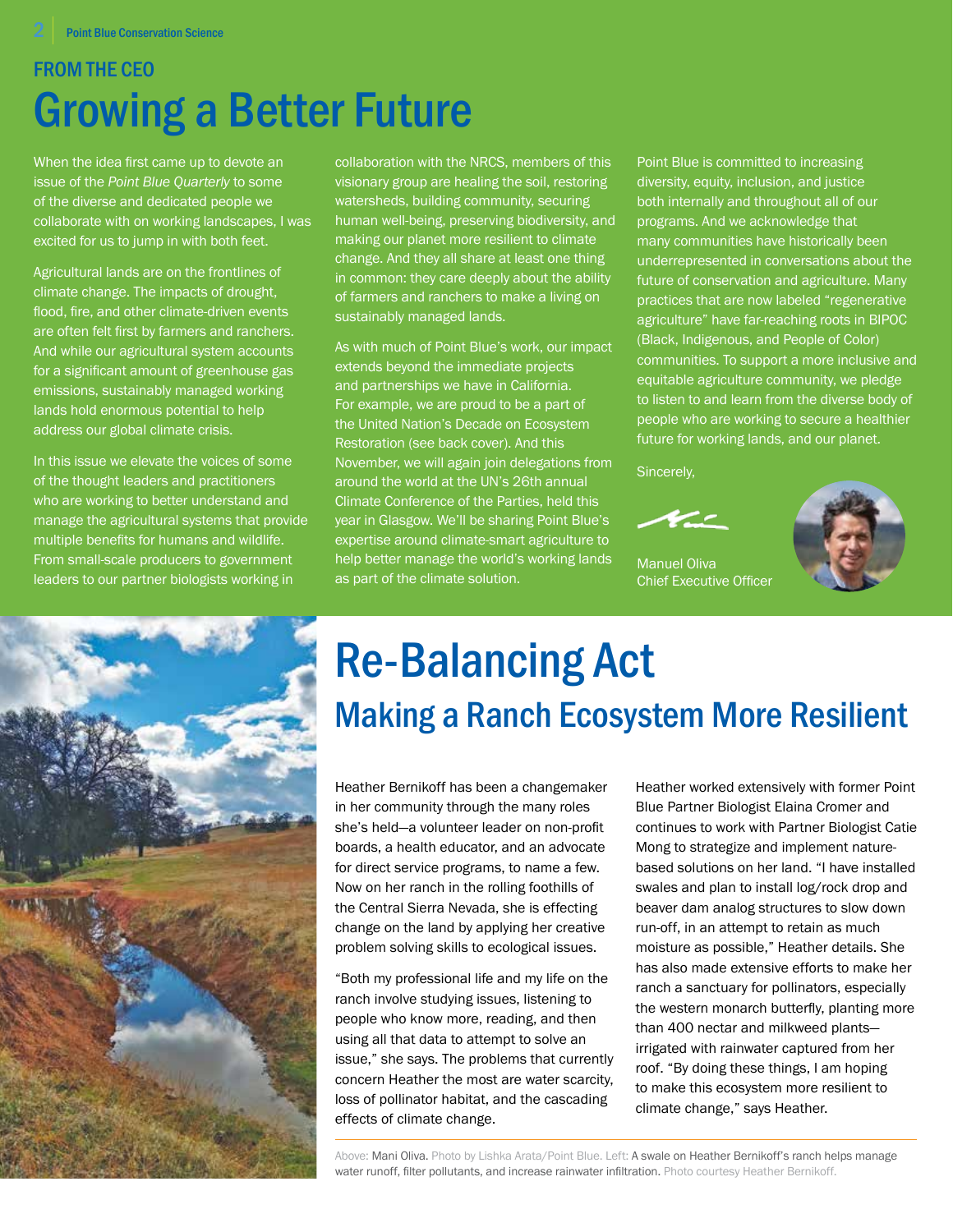

Heather Bernikoff places pollinator-attracting plant species from a Xerces Society for Invertebrate Conservation habitat kit during a smoky day on her ranch in the Central Sierra foothills. Photo by David Raboy.

For Heather, whatever benefits result will contribute to the greater good of the planet, and all who inhabit it. "If natural systems are not working, it impacts everything from human health and food systems to living conditions and water availability and quality," she believes. "The ranch is where I have some small measure of control, and if I can help the ecosystem here, in this harsh landscape, there is hope for other places."

Heather's approach to the stewardship of her land is deeply rooted in her Native American heritage. "*Inepo Yo'eme*—I am Yoeme," she says. "In my culture, there is no difference between one's health and the health of all our relations. If you do harm, you do it to yourself." And Heather believes that because the human species is capable of doing harm to our shared Earth, we have a corresponding responsibility to care for it. She surmises: "I am doing what I should be doing when there is an imbalance, and helping where I can."

Heather was recently awarded a contract through the USDA Natural Resources Conservation Service (NRCS). It's a major achievement that will enable her to improve water availability and quality for livestock and wildlife, increase habitat for pollinators and birds, and protect sensitive riparian areas of her ranch. Point Blue and partners, including biologists from the NRCS and the Xerces Society for Invertebrate Conservation, worked with Heather to develop a plan and navigate the application process. "I could not

have done as much without this team," says Heather, "and I thank them every chance I get!"

The award of the contract was very personal to Heather. She recalls how her grandfather Henry Ayala, a highly decorated war hero, was denied farm loans in the 1940s because of racist lending practices. "Like many people similar to him, he didn't want anything much—just something to call his own, somewhere he could produce food for others, and make a living for his family," she explains. "As an Indigenous and Latino person, his money and industry were not good enough. He put his dream away and moved on, never building the farm he wanted," Heather laments.

Seventy-three years on, Heather says her grandfather would be very proud of her achievement, but also realistic about the barriers people of color continue to face with access to credit, resources, and land. "My grandfather was still alive when I purchased this ranch, and he loved this place," she says. "He was so amazed that in just two generations his family could have such acreage."

Cultural connections continue to be meaningful to Heather as she works to maximize the health of her ranch ecosystem. She often consults local Tribal elders, to learn from them "what grows here, what things work together—essentially, how to do things the right way." She believes we'd all

benefit from more Indigenous people having a seat at the table when it comes to setting agricultural policy. "They have a perspective as land stewards, often with thousands of years of knowledge, and as impacted stakeholders that are not tied simply to profit creation," she says.

Heather would also like to see a major shift in thinking about our relationship with the planet and natural resources. While regenerative agriculture—which largely builds upon practices pioneered by generations of BIPOC communities—can help draw down carbon, improve the water cycle, and provide

other benefits by restoring soil health and degraded habitat, Heather points out that so much of the focus is on fixing damage that has already been done. While that work is necessary and important, she wonders how different the world would be if we viewed it through another lens. "We see every blade of grass, tree, ounce of water as a function of its monetary value instead of seeing it as a relation, as necessary to our well-being, as having an intrinsic value solely due to its existence," she says. "There are people who want to shift the ecology, but who need to ensure it won't negatively impact the business aspects of their operations. We have to balance those interests. But to do this, we would also need to shift the fundamental economics of all sectors, including farms and ranches, to decrease the pressure to scale up, to make more and more profit or just simply keep up with costs with a little bit extra on which to live," Heather continues. "You can't make money if you have no water or dead soil."

But Heather is encouraged by some of the things she is seeing. "With the smaller family farms and ranches I know, care for the land is embedded in their business model," she says. "And young people make me hopeful both the scientists that help land stewards innovate and thrive and the young people choosing careers as farmers and ranchers. *Ne visawame eme'e*—I am grateful for them all."

by Stacey Atchley-Manzer, Editor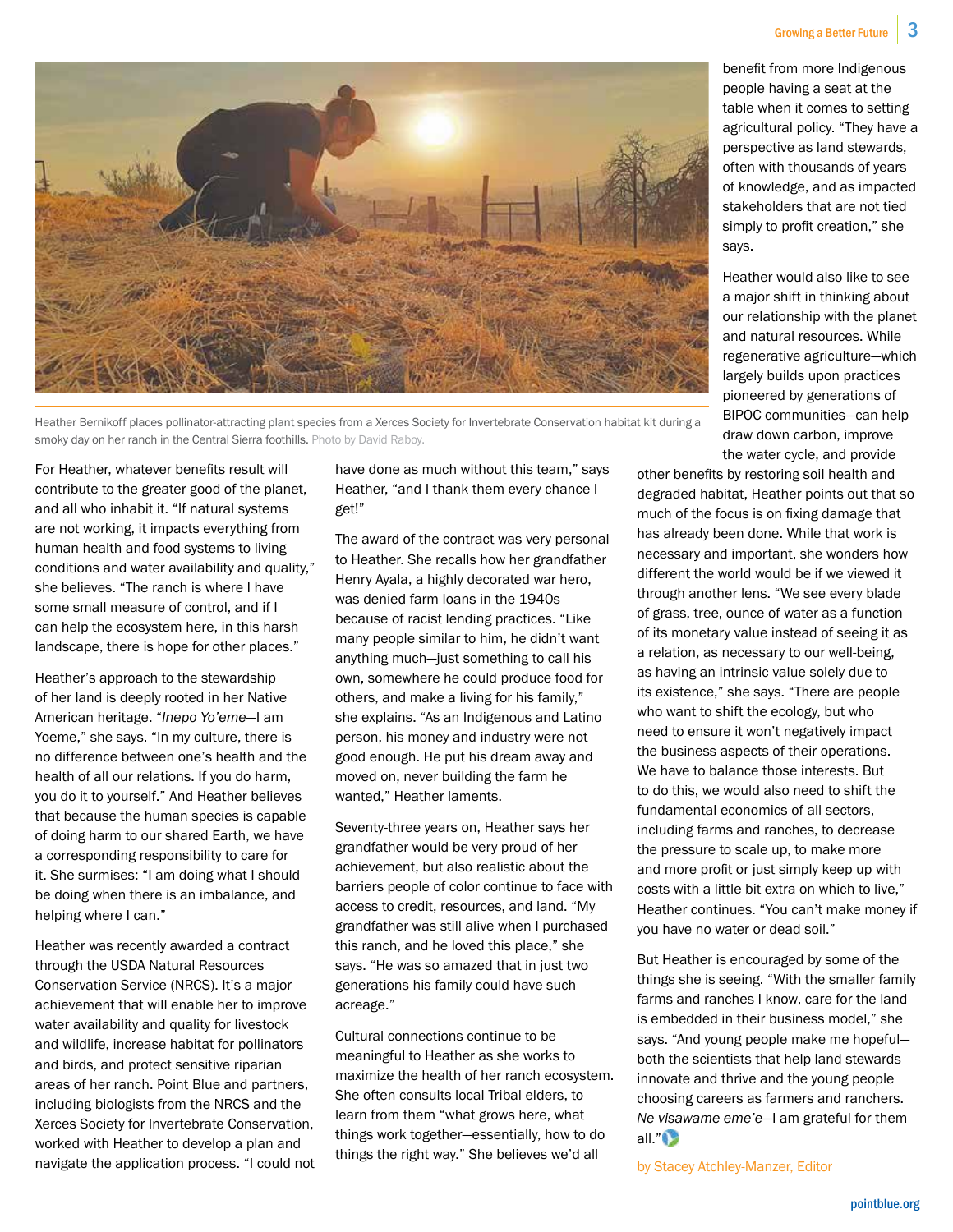### Of Mettle and Mycelia Nature-Based Solutions on a Small Farm

TurkeyTail Farm is a small family operation located in the bucolic foothills of Butte County, California, tucked between the northern end of the fertile Central Valley and the western slopes of the Sierra Nevada. Samantha Zangrilli and Chris "Cheetah" Tchudi coax a variety of food and natural products from their 40 acres of oak savanna, brush land, and pasture, including gourmet mushrooms, duck eggs, pasture raised poultry and lamb, and herbal products. Most of what Cheetah and Sammey produce stays within the community, via farmers markets, some wholesale business, and their own Community Supported Agriculture program, which offers subscription boxes of seasonal farm bounty.

TurkeyTail Farm is committed to what Cheetah describes as a "model of practical and profitable, ecologically conscious agriculture." And for him and Sammey, that all starts with synergy: the byproducts of the mushroom farming become food for the livestock, the livestock manure nourishes the market garden, and the weeds pulled from the garden provide additional food for the sheep. "Use nothing just once and move energy around the farm to maximize utilization of farm inputs," Cheetah explains.

Partner Biologist Carrie Wendt was immediately impressed by the couple's approach when she first visited TurkeyTail Farms four years ago. In her position—a collaborative role between Point Blue and the USDA Natural Resources Conservation Service—she was there to help guide conservation strategies that would enhance wildlife habitat on the property while also improving farm productivity. "I really enjoyed what they were doing on their land," she says. "They didn't want to extract from it—they wanted to be part of the system." According to Carrie, the ecosystems of smaller, more diverse farms like TurkeyTail



Cheetah Tchudi and Sammey Zangrilli with a fungus colony ready to be applied to a burn area. Photo courtesy TurkeyTail Farm.

often provide important habitat for wildlife and crops that support pollinators. "They are not trying to exclude nature, but farm and ranch with nature," she says.

It's a philosophy that was tested when the Camp Fire roared through Butte County in November, 2018, consuming more than 153,000 acres and claiming 85 lives. Like many of their neighbors, Cheetah and Sammey lost their home in the fire, as well as all of the farm's outbuildings, several vehicles, and their electrical and water infrastructure. Despite the devastation, Cheetah got to work making repairs to the livestock pens and, with the help of his sheepdog, rounding up the animals that he and Sammey were unable to evacuate. "The fact that we evacuated our product and our animals survived is why the farm's spirit survived," says Cheetah. "The fact I had sheep and pigs to rescue

forced me to act rather than wallow in my own grief. The farm saved me while I was rescuing the farm."

Although wildfires are a natural part of the western landscape, the combined effects of climate change and more than a century of fire suppression are leading to more intense, more devastating fire events that take dire human and environmental tolls. And the danger is not always over when the flames subside. When highintensity wildfires burn the artifacts of modern life—buildings, vehicles, household electronics, etc.—they leave in their wake toxic substances such as arsenic, lead, and benzene, which can contaminate soil and pollute watersheds. "After the fire the greatest areas of concern on the property were the burned vehicles and the pump house," Cheetah says. "Both of these had burned lead acid batteries, as well as aluminum."

But just as Cheetah and Sammey were guided by natural systems in their operation of TurkeyTail Farm before the fire, they looked to nature to aid recovery of the land, and their community. And help came in what is to many an unlikely form—a mushroom.

Since his days as an agroecology and mycology student at Evergreen State College in Washington, Cheetah has been intrigued by the possibilities of *mycoremediation*—the use of fungi as powerful environmental healers. Among nature's best decomposers and recyclers, research suggests that mushrooms (the fruiting body of fungi) and their underground mycelia (networks of root-like threads) can be used to help break down or sequester harmful materials. They have been increasingly deployed as a nature-based tool to clean up after environmental disasters, including the 2007 Cosco Busan oil spill in San Francisco Bay and the 2017 Tubbs Fire in Sonoma County.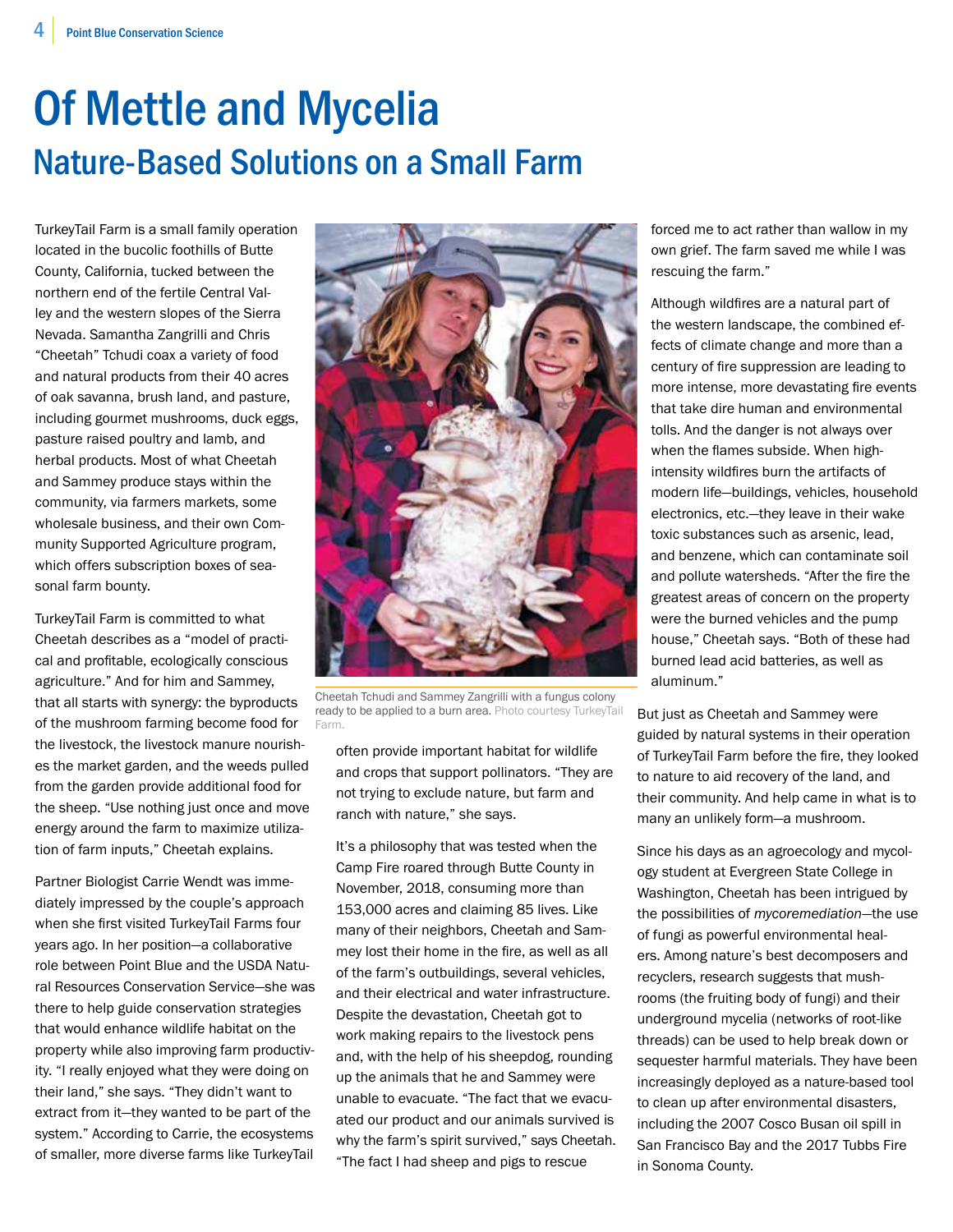### Meet the Team: Carrie Wendt, Partner Biologist



Photo courtesy Carrie Wendt.

other agency funding. Carrie Wendt's path to becoming one was gently winding, just like the narrow country roads that thread the foothills of Butte and Tehama Counties where she lives and works.

Partner biologists work jointly for Point Blue and the NRCS to help farmers and ranchers implement climatesmart conservation programs on their lands by leveraging federal, state, and

Carrie grew up on what she calls the "fringe" of agriculture in Placerville. Her first career was working for the National Park Service and other agencies, doing wildland firefighting, trail construction, and stream restoration. "It wasn't until my late 20s that I went to college," she says, "after realizing that I wanted to use my brain as well as my body."

Concerned about the toxic debris on his own land and moved to help others in his community, Cheetah not only began preliminary mycoremediation at TurkeyTail Farm, he also launched the non-profit **Butte Remediation** to test soil and provide no-cost fungal bioremediation services to underserved Camp Fire survivors (he's already planning a series of workshops to assit those impacted by this summer's Dixie and Caldor Fires). His methods include applying oyster mushroom-inoculated straw wattles or sheet mulch to toxic ash footprints and allowing the fungi to grow over a period of months. Laboratory testing has shown promising reduction of chemical substances over the course of treatment. His ultimate goal is to groundtruth mycoremediation research and provide open-source techniques to fire survivors. And Cheetah has been inspired to take his mycoremediation journey a step further, enlisting Carrie's support through Point Blue and the NRCS for a project aimed at demonstrating the ability of fungi to break down pesticides in orchard soils.

With Carrie's outdoor skills, friends in the field encouraged her interest in wildlife biology.

At Humboldt State University, a class on the ethics of food was an epiphany. "It changed my life," she says. "I was always torn between wanting to farm and wanting to be in the woods doing wildlife biology. It was a pivot point where I realized I could combine those two interests." Carrie's academic research, under the guidance of former Palomarin intern and current Point Blue Science Advisory Committee member Dr. Matt Johnson, explored how birds such as migratory warblers and Barn Owls help control pests on agricultural lands.

After graduate school, the partner biologist role was a dream come true. "*I can actually get a job doing this?*" Carrie recalls thinking. "I love working with people who work the land and are always striving to do better—to feed people in a way that is also conscious of the environmental impact."

"It's been inspiring watching Cheetah and Sammey regrow and be super resilient and not give up," says Carrie, who also lost her home in the Camp Fire. "Our journeys have been parallel in many ways, and we've supported each other." One of the ways Carrie, in her role as partner biologist, has been an important postfire resource is by helping secure NRCS funding for a comprehensive conservation plan to rebuild TurkeyTail Farm's water infrastructure.

Cheetah is reflective about the resiliency required to maintain the synergy of an environmentally sustainable small farm while also adapting and responding to conditions after wildfire. "Sometimes seeing the path forward was near impossible," he says. But his and Sammey's passion for securing a healthier community—whether by providing nourishment or cleaning the soil—keeps him hopeful. "I love farming because growing food fulfills the most basic human needs. I'd like to believe that people are seeking a closer connectiv-

Carrie spends a lot of her time helping landowners make adaptations that will increase resilience. "Drought and fire are the main climate change effects we're dealing with—we are seeing it before our eyes," she says. "Some folks look at that as dismal, but there is so much research and funding going into how we can make farming and ranching more compatible with climate change," she says. "And to me, that is hopeful."

Being able to connect that research and funding with producers on the ground is just what makes a partner biologist like Carrie such a key piece in the climate adaptation puzzle. But the flow of knowledge works both ways, she says: "Building trust with the landowners, seeing how people are adapting, and thinking about what we can do differently is important," she says. "We're working to bring people together, build community, and learn from each other at the same time."

by Stacey Atchley-Manzer, Editor



Mushrooms grown on wattles placed in a burn area. Photo courtesy TurkeyTail Farm.

ity to their food and knowing the people who grow it. Ultimately we have to invest in the people that can heal our soils and feed people in a more holistic way."

by Stacey Atchley-Manzer, Editor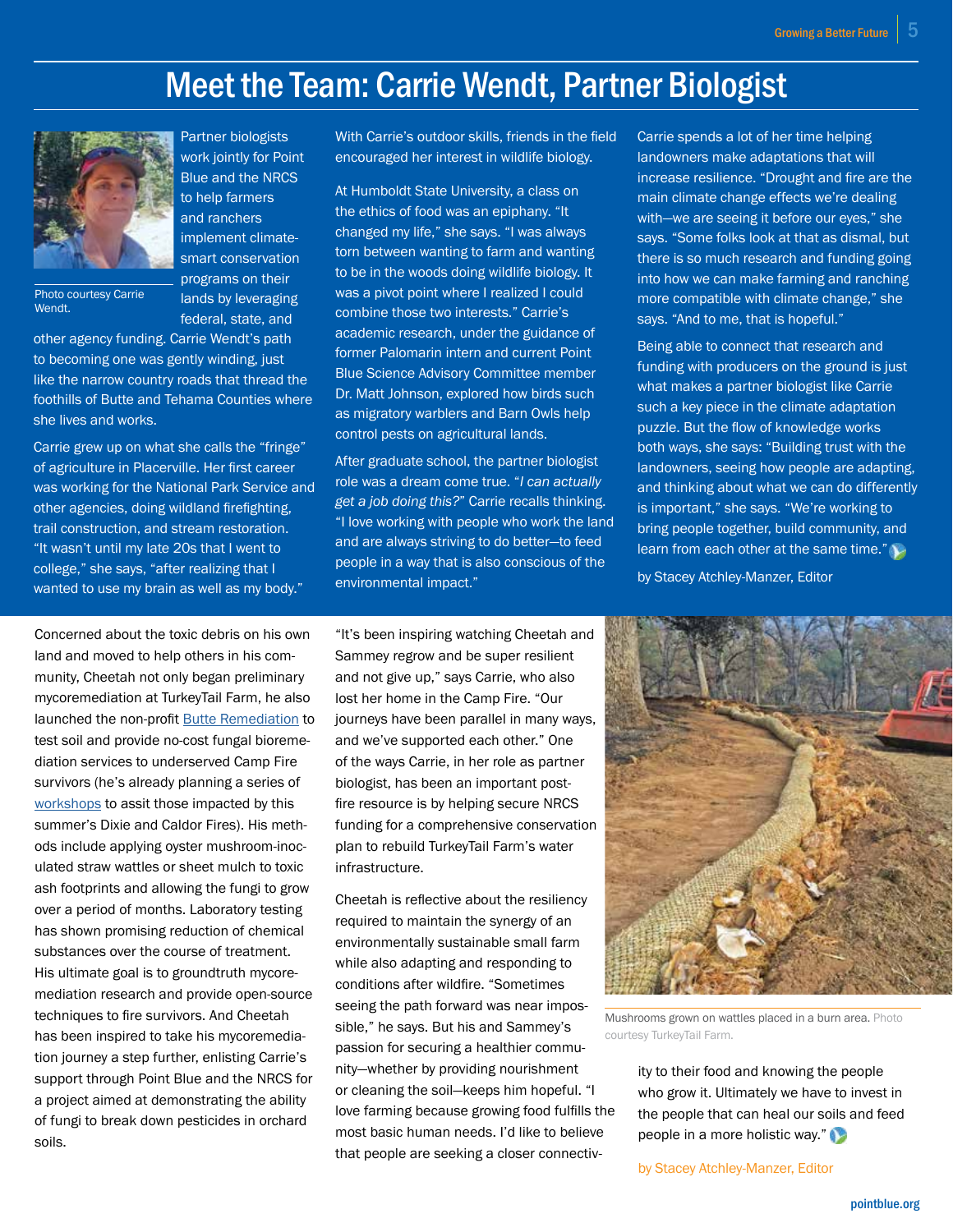### Cultivating California's Climate Resilience A Conversation with the Honorable Karen Ross

Point Blue has a long history of working handin-hand with farmers and ranchers across California to apply climate-smart science on working landscapes to benefit soil, water, air, plants, and animals. Anne Chadwick, vice chair of Point Blue's Board of Directors, recently interviewed California Department of Food and Agriculture Secretary Karen Ross to find out more about the State's efforts to scale up climate change solutions on working lands, and how Point Blue's science can help achieve those goals.

*Working lands are often seen as a climate change contributor, but we know that they may actually be a big part of the climate solution. How can California's farmers and ranchers unlock the potential of carbon capture and carbon banks?*

Measuring and verifying carbon levels is going to be key, and it's possible—Point Blue is doing it! It can be intimidating for farmers and ranchers if it's really time consuming or expensive... I think that's going to be an important hurdle for us to get through. The work that Point Blue has done, especially with our coastal communities and with rangeland owners and ranchers, has been a huge step forward in helping us really achieve the scalability that we have to have.<sup>1</sup>

I think the real opportunity is in partnerships. Point Blue has been built on partnerships and science, and that's what we need to look at. We have to close the gap so that [food companies] are partnering with farmers and ranchers...actually investing to get more regenerative agriculture on the land. That's going to help them reach their goals, and I think that will help us scale up.

#### *How can farmers, ranchers, and the food supply chain help California reach its zeroemission goals?*

First of all, we need to make sure that every 18-wheeler that drives up and down the 99

and the 5 Freeways is electric, or at least using very low carbon fuels. Transportation is the hardest nut to crack with this whole problem. And the California Air Resources Board has taken significant steps that way.

The FARMER Program is the most oversubscribed program at the Air Resources Board.2 And the proposed budget this year has \$230 million to keep that program going, because we know what a positive difference it has made in helping that air basin achieve its attainment goals just to be in compliance with the federal Clean Air Act.

Another significant change that the Air Resources Board voted on in January is to completely phase out open field agricultural burning over the next three years. They think that there's enough suitable alternatives, and one of those is for orchards of almond groves. We did a pilot [program] with the Almond Board of California two years ago to prove that pulling out these trees, mulching them in the field, and then immediately working them into the ground actually stored carbon and eliminated the need for burning.

#### *How do we develop resiliency in our state's water supply? And what is the role of groundwater recharge and storage, and how can that benefit both farmers and wildlife?*

We're thinking about multi-benefits. whether it's the proposed Multibenefit Land Repurposing Incentive Program, the implementation of the Sustainable Groundwater Management Act, or water benefit projects [such as] rebuilding our flood plains—it's good for the ecosystem, truly good for recharge, helping communities avoid destruction from floods, and over time really good for agriculture.3 Because if we don't have healthy ecosystems, we cannot have a healthy agricultural system. It's very exciting to be able to think this way instead of one thing at a time in a box!



CDFA Secretary Karen Ross. Photo courtesy CDFA.

#### *How do we win hearts and minds to stimulate climate action on working lands?*

First we have to find a way to listen to each other and to really hear each other's concerns. If I'm talking to a single mom in a part of Los Angeles where she has to catch three buses to go grocery shopping, she's got a different list of concerns than a farmer growing 100 acres of fresh produce. But there's much commonality there if we take the time to think about each other as compassionate human beings that share the same space.

For me, the connector is food. We grow it with care for the earth and the livestock. And we grow it because we want people to have it. And we want people to understand we do this for passion for a way of life, but it's also a business. I always say eating is a two-way street.

#### *What keeps you up at night, and what gives you hope?*

I worry about people. Because if we forget the impact of our decisions that we make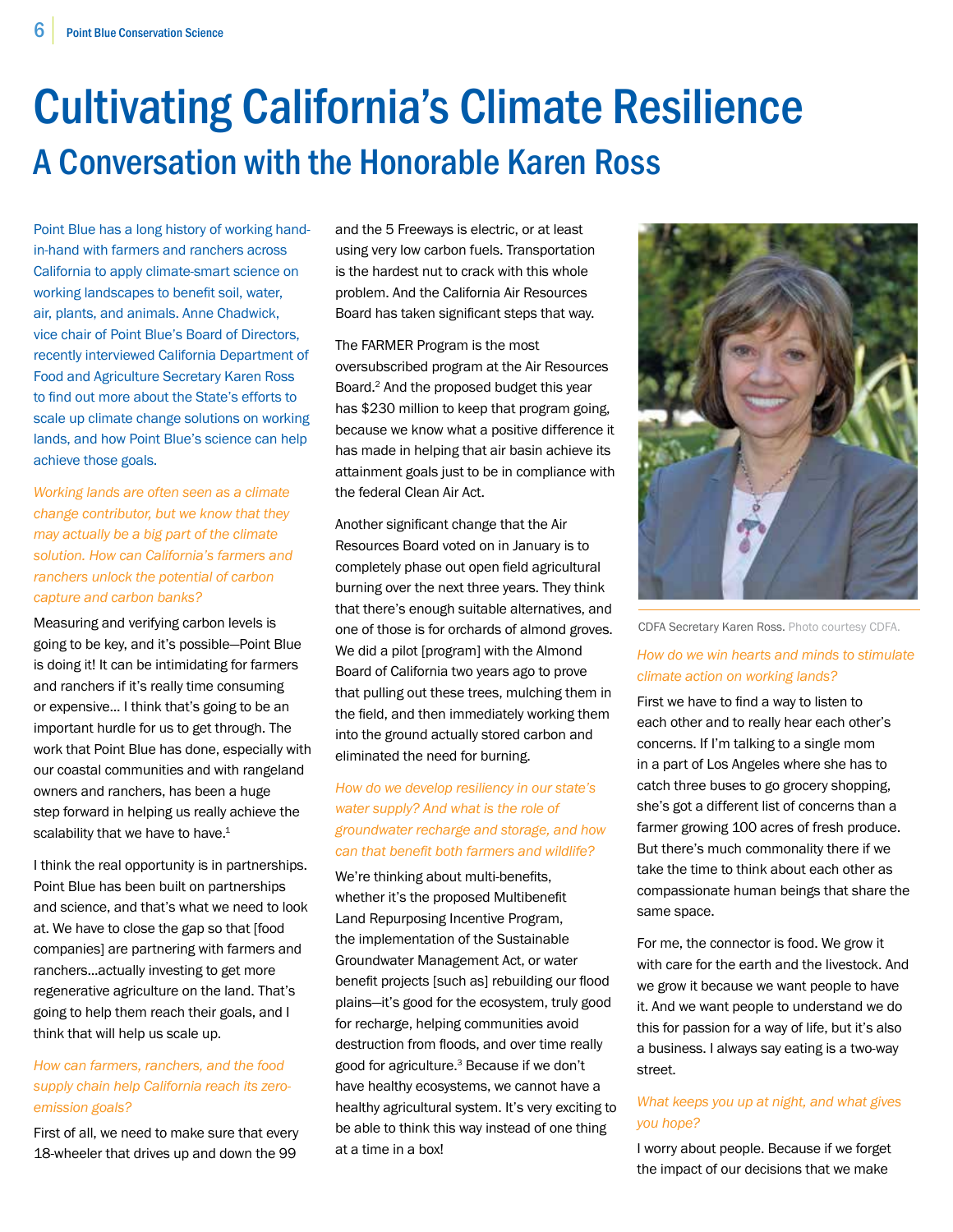in Sacramento, if we forget the impact on people's lives, well, then we've been in the town too long.

We're trying to build resiliency into our healthy, equitable, climate-smart food systems, and that means our diversity is our greatest blessing. Having many, many small farms that coexist with many, many large farms—we need that continuum to meet the food needs. But how do we help the small and mid-sized growers who don't have as many resources?

How do we make sure agriculture is still viable and exciting? And I think it is an exciting place for young people, people of color. We have a new Black, Indigenous, Farmers of Color advisory committee. How do we make sure that they have the opportunity to succeed?

The really big hope for me is our young people. There are so many bright young people, and our environmental schools are overflowing with them. And many of them are excited about working landscapes and being on the land. They find out about soil health and change their major because they get so excited about it! We need that energy and we need that enthusiasm and we need their optimism. And we need their frankness—that's quite truthful, because they bring a new way of looking at things, and that's important to keep industries sustainable for the long term.

*This interview has been condensed and edited for clarity. To view the full one-hour conversation, which was conducted via Zoom with an audience of Point Blue staff and guests, please visit* pointblue.org/ secretaryross*.*

1Point Blue is developing new innovations that will allow us to work with CDFA and other agencies to contribute large-scale, verifiable datasets of carbon levels.

2The Funding Agricultural Replacement Measures for Emission Reductions (FARMER) Program provides funding through local air districts for lower emission agricultural harvesting equipment, heavy-duty trucks, agricultural pump engines, tractors, and other equipment used in agricultural operations.

<sup>3</sup>The Multibenefit Land Repurposing Incentive Program is intended to help farmers repurpose fields to more water-efficient uses that deliver new benefits, such as open space for rural communities, recharge basins to store water, habitat corridors for wildlife, and lands to store carbon.

### The State of Regenerative Agriculture

Point Blue works with partners across California to maximize the ecological value of working lands for people and wildlife. Meet two individuals who know firsthand the value of Point Blue science to inform climate-smart management practices that help produce healthy food; increase benefits to soil, water, air, plants, and animals; and sustain the social and economic well-being of communities.

#### Tacy Hahn

#### Landowner and Point Blue Member



*I first became involved with Point Blue after buying the Ford Ranch in Nevada County, California, in 2015. The property was slated for development when the local land trust brought it to my attention,* 

*hoping that it could be conserved.* 

*Point Blue began monitoring almost immediately, and we introduced a grazing schedule the next year.1 For me, learning that one could mimic nature through a grazing plan and begin to restore land that had been overgrazed was a new and exciting concept. It will take time to heal, but the property is protected and being coaxed along. It is becoming a more complete ecosystem.* 

*I try to go out with the Point Blue partner biologists whenever they monitor. I learn more and more each time. The ranch started out in a very neglected state and the changes are becoming more obvious. It now hosts great biodiversity in its plants and birds and the numbers are growing.*

*The more land we have being managed to encourage the health of the entire ecosystem, the healthier we all are.*

#### Wendy Millet, Ranch Director, TomKat Ranch Educational Foundation



*Point Blue is, and has been from the beginning, critical and central to the mission and success of TomKat Ranch Educational Foundation. Point Blue provides scientific guidance, expertise,* 

*and research to advance our knowledge and understanding of the co-benefits of regenerative agriculture. Their Working Lands Program is rigorous and comprehensive in a world where reductionist and siloed science is all too common.* 

*My passion is to help people understand how the health of our food, land, water, soil, communities, animals, and selves are connected. We are grateful for Point Blue's shared passion for protecting and restoring working lands in a way that benefits both natural and human communities. If we care for nature, she will care for us.*

<sup>1</sup>Monitoring the presence and diversity of plants and wildlife, soil dynamics, and other conditions helps partner biologists assess ecological function and changes in response to management strategies.

Above: Wendy Millet. Photo courtesy Wendy Millet. Below: Hermit Thrush. Photo by hansstuart1nm.

pointblue.org

### It's Bird-A-Thon Season!

Visit pointblue.org to register or support a team in the 43rd annual Rich Stallcup Bird-A-Thon, now through October 15.